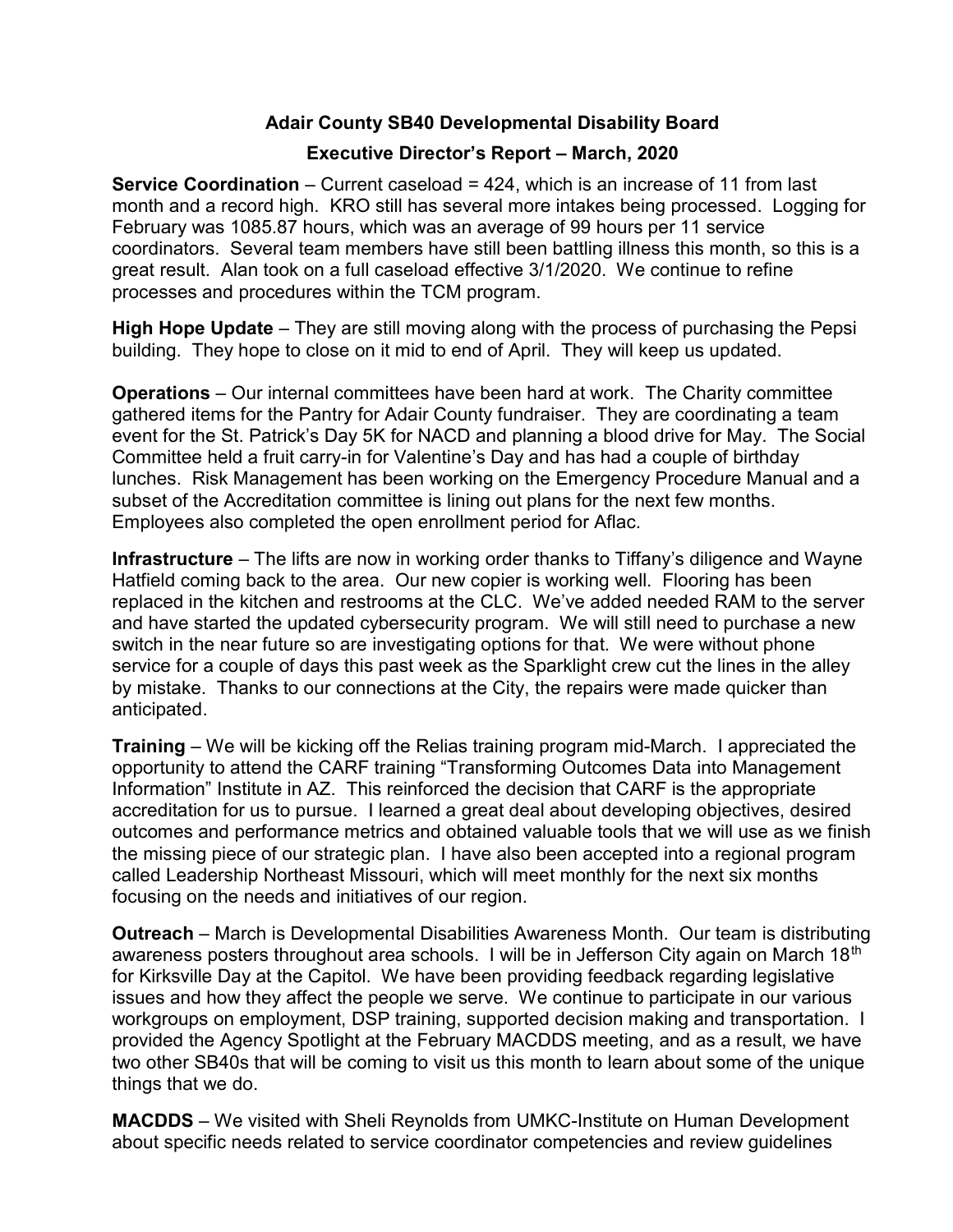from DMH. We also discussed waiver assurances and the new case management system that DMH is developing with a focus on Value Based Purchasing and measuring outcomes. We had a presentation on Medical Marijuana as it relates to patient use. Vocational Rehabilitation discussed their upcoming summer program and guidelines. Senate Bill 684 is gaining traction in the legislature to remove Prior Quarter Coverage for Medicaid participants. This would be detrimental to us as an organization and to the people we support. There are several issues with people's Medicaid not being renewed in a timely manner, most due to system issues with the Family Support Division, and the current status of prior quarter coverage ensures that people do not lose their coverage while things are being taken care of. Discussion was also held on the importance of the 2020 Census and making sure that every person is counted. The Division is also planning for a Tech Summit during the first week of November.

Community Development – I met with students and leaders regarding the possible partnership with ATSU to add disability education as part of their curriculum. They will work on a proposal to show how their program can benefit our Adair County folks and will share at the April board meeting. Rodney Sadler from the City of Kirksville reached out this week to schedule a meeting on 3/19 regarding the Aquatic Center project. There will be a Greenwood fundraising committee meeting next week.

Community Learning Center – There will be a group headed to Jefferson City on 3/11 for Disability Rights Legislative Day. Plans are still in the works for the AdAIR Ambassador program, the annual arts festival, and the summer youth employment program. More information about the CLC can be found in their monthly report.